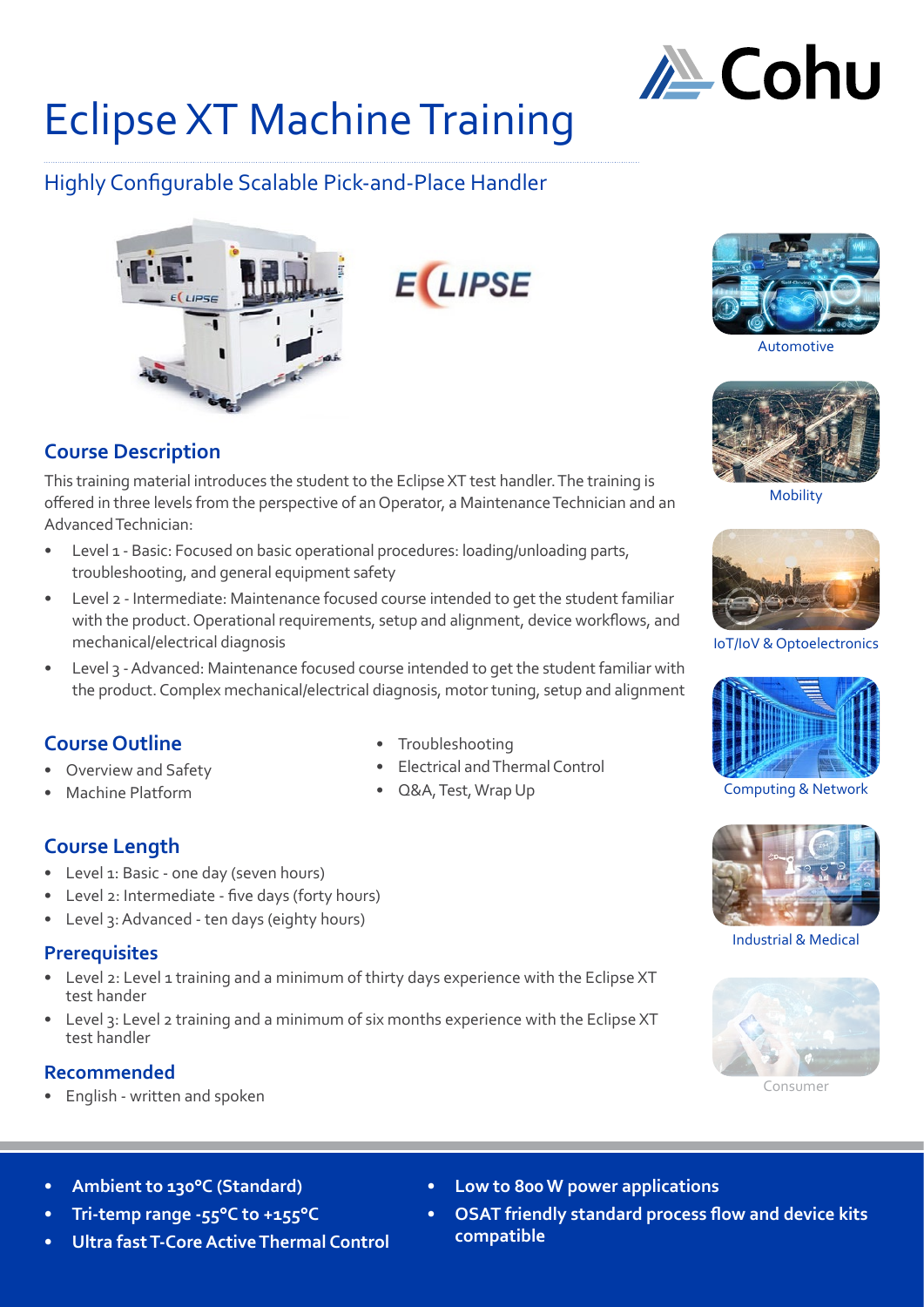

# Exclipse XT Machine Training

#### **Level 1: Basic**

#### **Day 1**

#### **1 - Overview**

- Handler Overview
- Functional Mechanism Overview

#### **2 - Safety**

- EMOs, and Interlocks
- Barriers, Doors and Safety Covers
- Thermal Hazards
- Electrical Hazards

# **3 - Operations and User Interface**

- **Basic System Operations**
- User Interface Screens Use
- Load Lots, Run Devices, Alarms and Recoveries
- Recipe Management and Package Files

#### **4 - Q&A**

• Q&A, Test, Wrap Up

# **Level 2: Intermediate**

# **Day 1**

- **1 Overview**
- Handler Overview
- Functional Mechanism Overview

# **2 - Safety**

- EMOs, and Interlocks
- Barriers, Doors and Safety Covers
- Thermal Hazards
- Electrical Hazards

#### **3 - System Mechanisms**

- Names, Locations, Functions Automation
- Names, Locations, Functions Options
- Names, Locations, Functions Thermal Hardware
- Connect Facilities and Validate Requirements
- Perform Start Up Shut Down and INIT.

# **Day 2 - 3**

# **4 - Operations and User Interface**

- **Basic System Operations**
- User Interface Screens Use
- Load Lots, Run Devices, Alarms and Recoveries
- Recipe Management and Package Files
- Performance System Diagnostics for Motor and IO

#### **5 - TS Mechanical Procedures**

- Kit Change Hardware Removal
- **SKL Removal**
- Testsite Alignments
- SLK Head Repair Offline
- Install SLK and Post Checks
- TS Kit HW Installation

#### **6 - Teaching and ACL**

- Test Site Arm Teaching
- Test Site Auto Contactor Learning (ACL)
- User Interface Screens Use

# **Day 4 - 5**

# **7 - IO PnP Mechanical Procedures**

- Floating Lock PnP Head Alignment at Shuttle
- PnP Pitch Verification Align and Teach
- PnP Tray and Shuttle Teaching (3 point cal.)
- PnP Z Base Setup for Pick and Place
- PnP Kit Installation
- Sequential Offset and Adjustments (overview)
- User Interface Screens Use

#### **8 - Device Detection Features**

- Input Shuttle Device Out of Pocket HW Intro.
- Input Device Out of Pocket Cal. Adj.
- Output Device Out of Pocket Cal.
- In Socket Inspection Vision HW Overview
- In Socket Inspection Basic Setup for Operations
- In Socket Inspection Vision Training

- **• Ambient to 130°C (Standard)**
- **• Tri-temp range -55°C to +155°C**
- **• Ultra fast T-Core Active Thermal Control**
- **• Low to 800 W power applications**
- **• OSAT friendly standard process flow and device kits compatible**